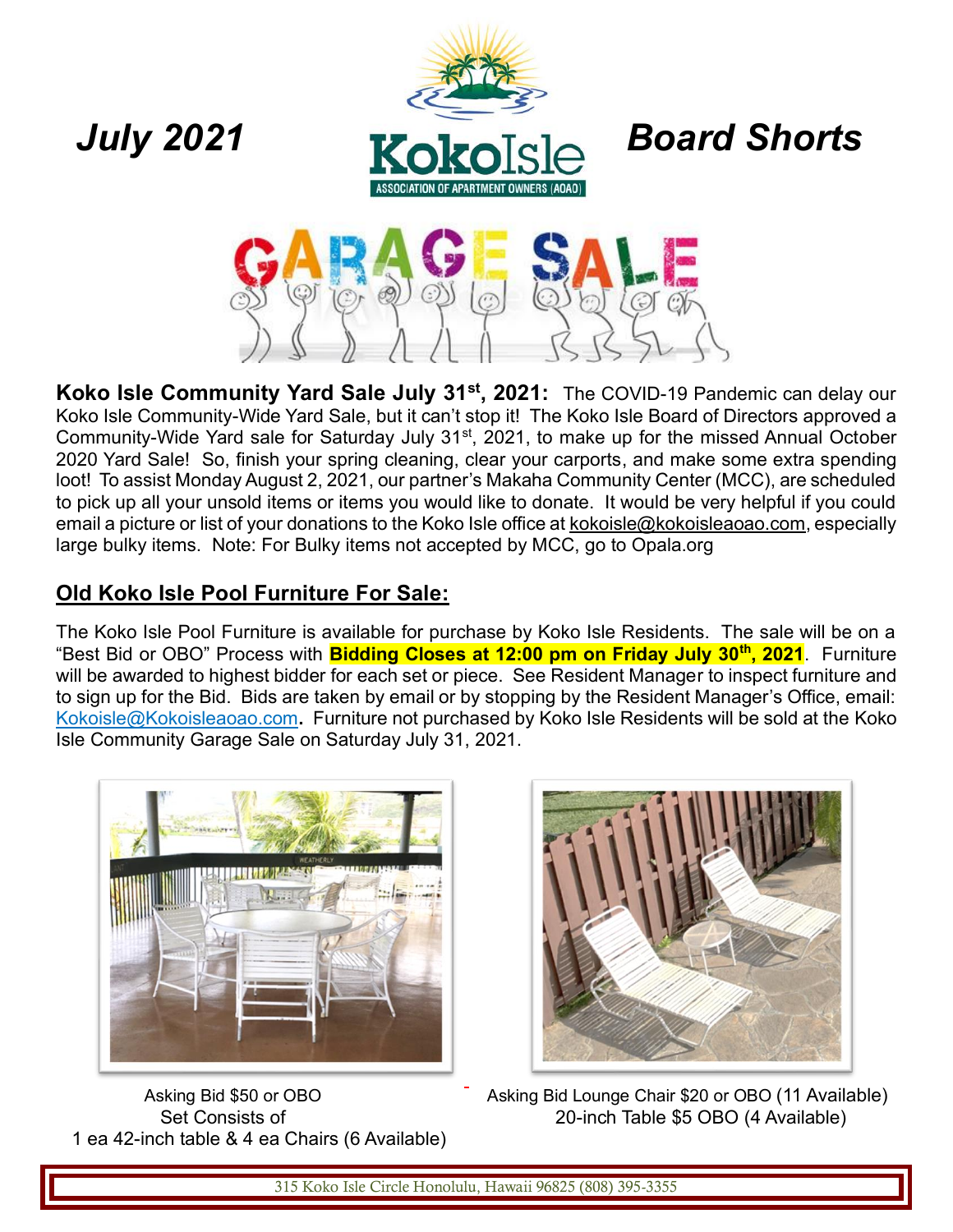## **New Koko Isle Pool Furniture:** (Not For Sale)





#### **COMMUNITY UPDATE:**

#### **PLEASE STOP RUNNING OVER IRRIGATION COVERS!!!!!!!**

Please, **DO NOT** drive or allow guests or contractors to drive on the landscaping **"GRASS AREA"**! Koko Isle's sprinkler system run along the edge of grassy areas of our landscaping. We are trying very hard to keep the grass watered, but vehicles parking or driving over the grass damage sprinkler PVC lines & heads. It is very challenging and time consuming to repair, plus this is very costly for all of us.



#### **Sewer Line Notice**

Units are experiencing main sewer line blockages again. In the past, plastic bags & flushable wipes were cleaned out of sewer lines. These are NOT FLUSHABLE.





**Helpful Hints** to protect your sewer lines from backing up. Our sewer lines are over 50 years old and can easily get clogged, so with proper preventive care, we can stop many mishaps.

1. DO NOT flush diapers or flushable wipes down the toilet.

2. DO NOT flush any flammable or hazardous materials down the toilet. It is not only damaging to the sewer system, but it may also be dangerous and illegal.

3. DO NOT put "flushable" paper products, such as moist baby or sanitizing cleaning wipes in the toilet. They do not deteriorate like toilet paper and cause problems despite claiming they are safe.

4. DO NOT flush feminine hygiene products down the drain.

5. Always wipe down greasy pots and pans with a paper towel and dispose of it in the garbage 6. DO NOT pour cooking oil, fats, or grease down the sink. Pour cooled oil, fats, and grease into a can with a lid and dispose of it in the garbage.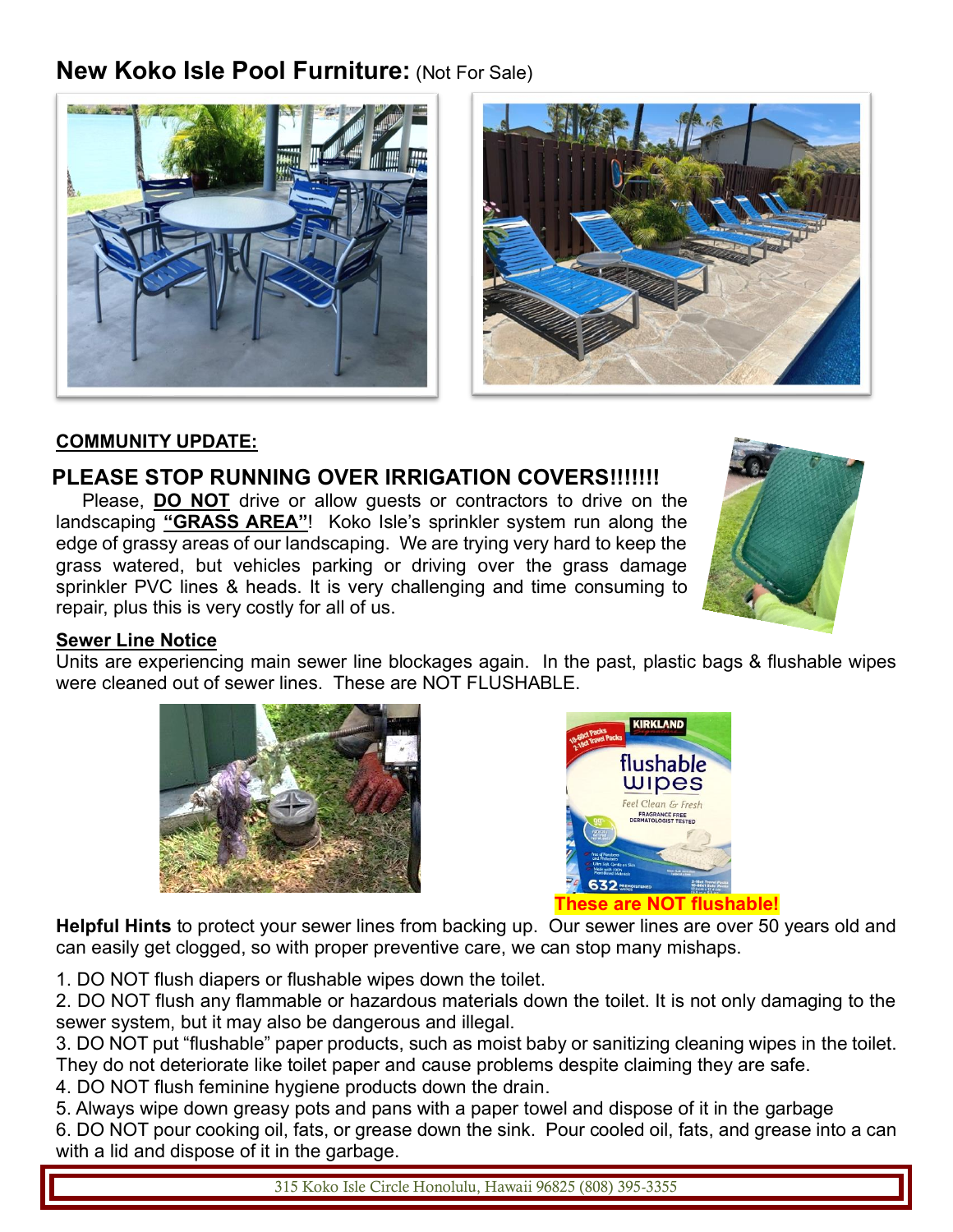#### **Community Amenities:**

**1. Pool & Club House Open:** Mayor Rick Blangiardi's office announced Friday morning July 2nd, 2021, that Honolulu is now in a Tier 5 Level of its Pandemic Reopening Plan,allowing for social gatherings of up to 75 people outdoors and up to 25 people indoors,

As a result, Koko Isle AOAO has updated its community amenity restrictions accordingly. In the Club House, you can now book an event up to 25 people and we updated the Swimming Pool limitations. The Swimming Pool is open without reservations but no more than seventy-five (75) individuals at a time are allowed in the Swimming Pool area, but you must still sign in for contact tracing purposes.

- **2. Use of Premises - Parks:** Reminder to all residents when using the Koko Isle Parks, please be aware of House Rules related to prohibited private events, excessive noise, wheeled toys on the Central Park walkway & no playing on the Koko Isle trees nor roadway.
- **3. Guest and Reserved Parking:** No cars towed or citations issued in the month of July.
- **4. Community Website FrontSteps:** Koko Isle encourages every unit resident to register with the new Community Website FrontSteps through Hawaiiana. This service-oriented website gives owners the ability to view account balances, make payments, and receive notices and bulletins from the AOAO on Community issues. There is also a FREE App to use on your phone or pad!

To register for this service, simply fill out an online enrollment request form at ownerenrollment.hmcmgt.com. Once this form is submitted, you will receive an invitation via email to complete the enrollment process. Just follow the link and instructions provided in your email invitation. For additional questions or personalized assistance regarding the owner registration process, please visit www.hmcwebsupport.com. We hope that this service will provide you with an easy and convenient way to access the information you need!

**5. Pet Reminder:** We are receiving complaints of dogs barking continuously from court yards when left unattended or when owners are not home. As a reminder, it is against the law for a dog to bark constantly for 10 minutes, or unprovoked for 30 minutes on and off, to the disturbance of others. The Humane Society recommends that a good relationship with neighbors helps to prevent and resolve barking issues.

**Approved Koko Isle Board Meeting Minutes:** Available in Resident Manager's Office.

#### **Up Coming Events:**

**Koko Isle Annual Community Garage Sale:** Saturday July 31<sup>st</sup>, 2021 8 am to 12 noon

**Building & Grounds Committee Meeting: Tuesday August 17th, 2021 (TBD)** 

**Koko Isle Board Meeting:** Tuesday August 31st, 2021 6:00 pm

**Labor Day:** Monday September 6, 2021, – Koko Isle Office Will be Closed

Distributed 7/29/2021